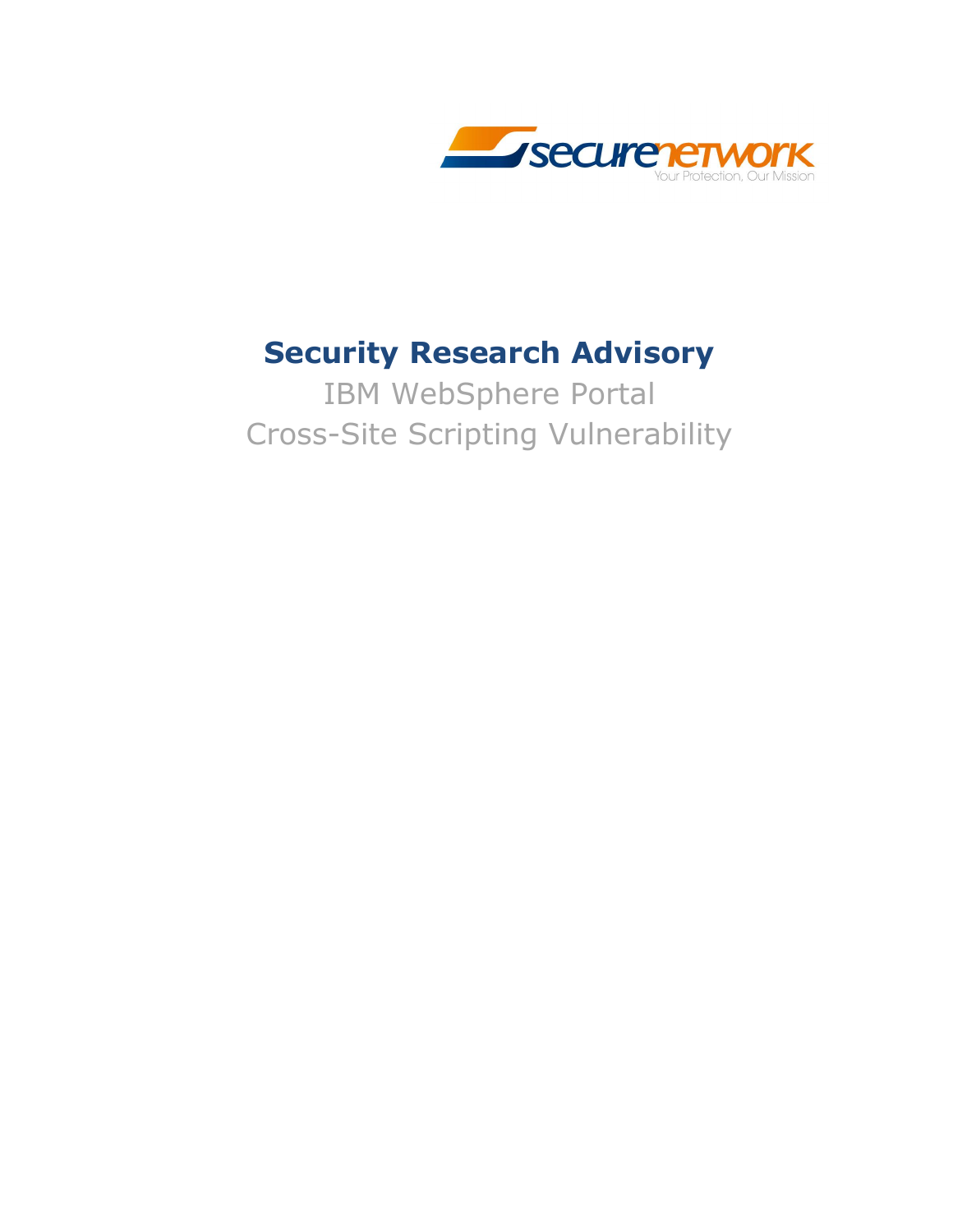## Table of Contents

| SUMMARY                      | ົ |
|------------------------------|---|
| <b>VULNERABILITY DETAILS</b> | ∍ |
| <b>TECHNICAL DETAILS</b>     | Δ |
| <b>LEGAL NOTICES</b>         |   |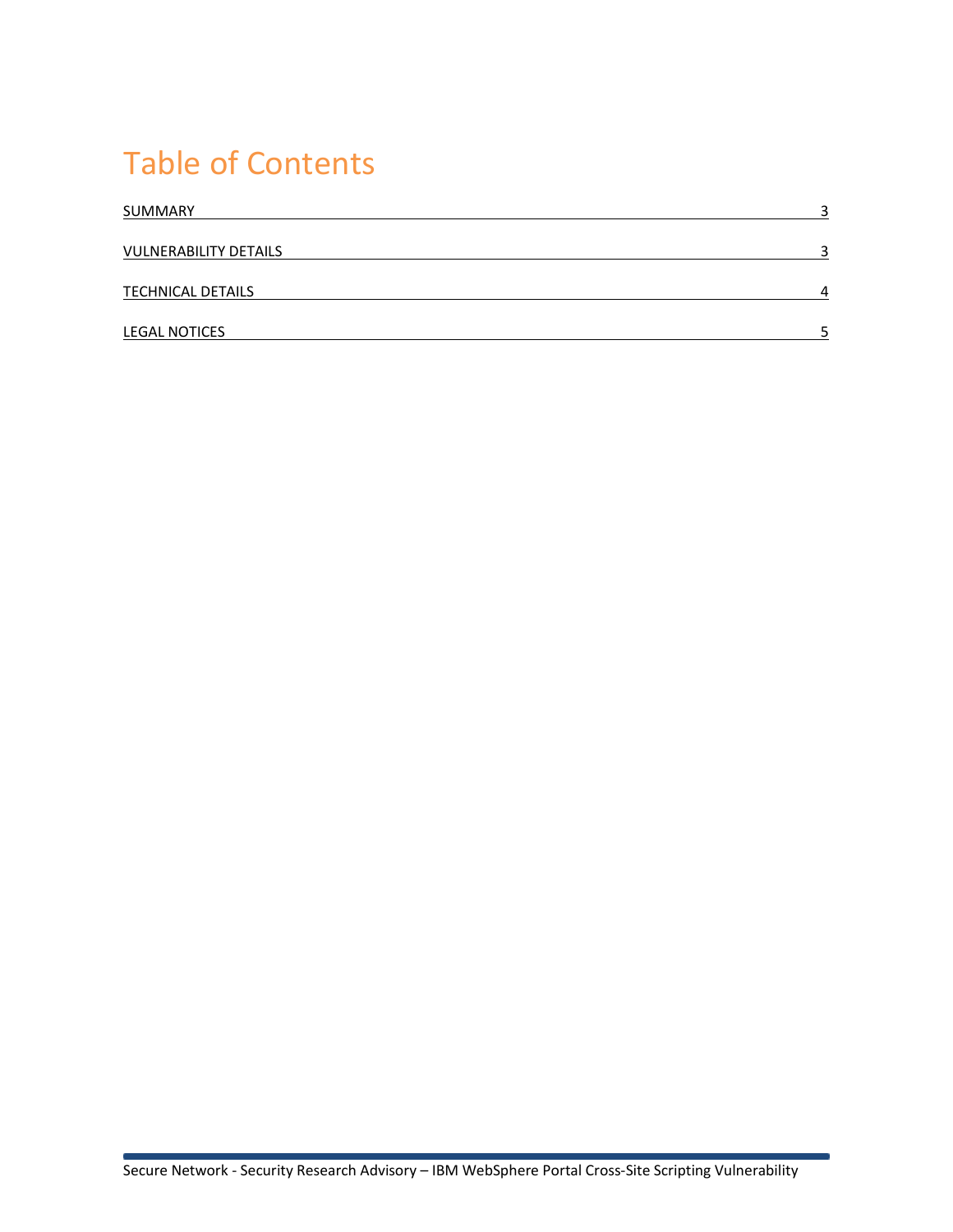| Stored Cross-Site Scripting (XSS) |                         |                       |                     |               | <b>Advisory Number</b> |
|-----------------------------------|-------------------------|-----------------------|---------------------|---------------|------------------------|
|                                   | $SN-14-04$              |                       |                     |               |                        |
| Severity                          | Software                | Version(s)            | Accessibility       | <b>CVE</b>    | Author(s)              |
|                                   | IBM WebSphere<br>Portal | 7.0<br>6.1.5<br>6.1.0 | Remote              | CVE-2014-0910 | Filippo Roncari        |
|                                   | <b>Vendor URL</b>       |                       | <b>Advisory URL</b> |               |                        |
|                                   | http://www.ibm.com/     |                       |                     | ٠             |                        |

| Date       | <b>Details</b>        |
|------------|-----------------------|
| 16/01/2014 | Vendor disclosure     |
| 17/01/2014 | Vendor acknowledgment |
| 06/06/2014 | Patch release         |
| 01/10/2014 | Public disclosure     |

#### Summary

IBM WebSphere Portal is a leader in the market product that provides enterprise web portals to help companies deliver a highly-personalized, social experience for their customers. IBM WebSphere Portal gives users a single point of access to the applications, services, information and social connections they need.

### Vulnerability Details

IBM WebSphere Portal is prone to a stored Cross-Site Scripting (XSS) vulnerability in the Web Content Management component, which allows authenticated users to inject arbitrary JavaScript.

A potential attacker authenticated to the Web Content Management can exploit this vulnerability by creating a malicious web content and persuading the victim to visit it. This issue can lead to different kind of user-targeted attacks such as cookie stealing and account violation.

Further information can be found at:

- http://cve.mitre.org/cgi-bin/cvename.cgi?name=CVE-2014-0910
- http://www-01.ibm.com/support/docview.wss?uid=swg21675257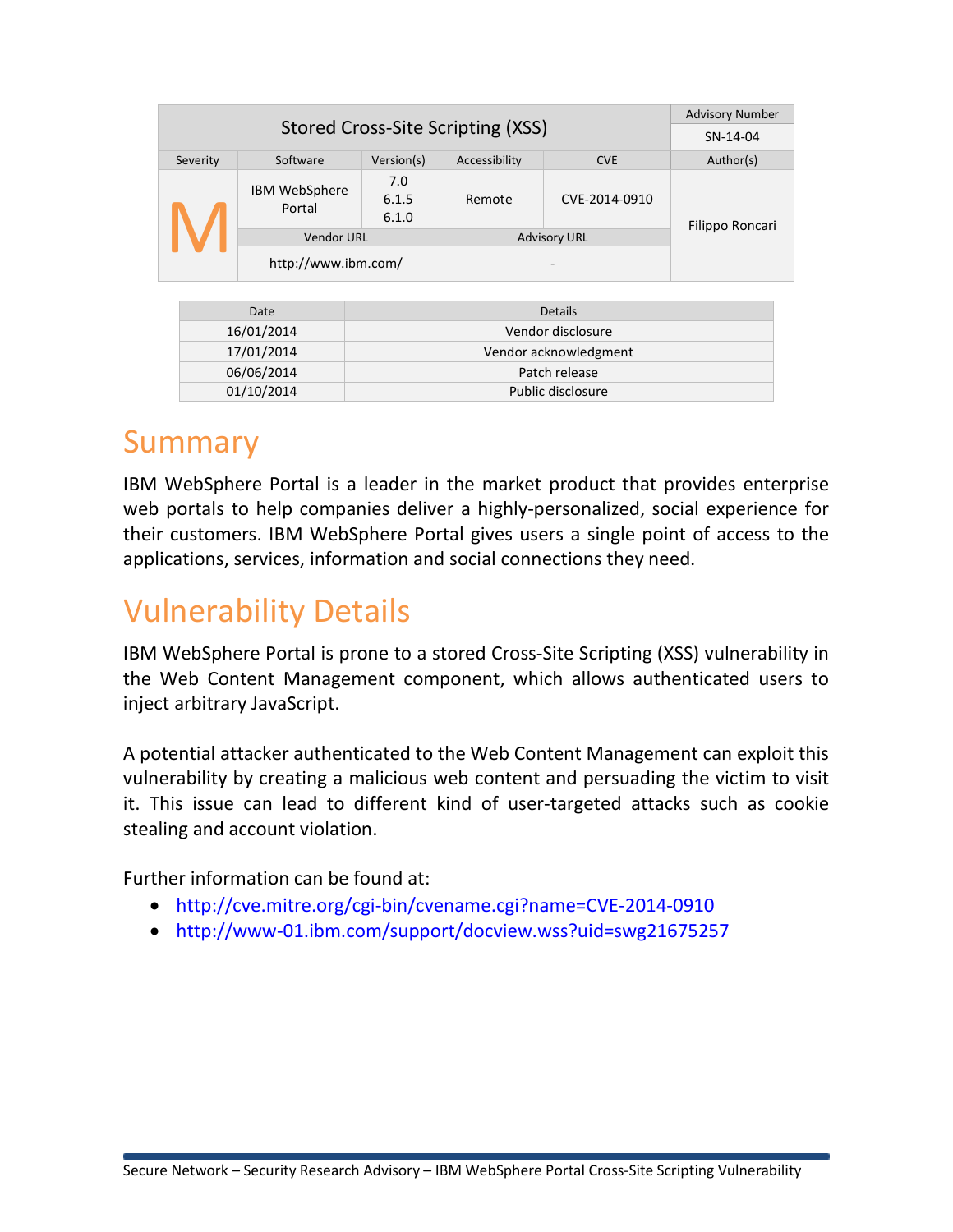## Technical Details

#### **Description**

The Web Content Management component of IBM WebSphere Portal provides a way to author and manage portal web contents. Authors are able to insert HTML tags through the HTML view of the Rich Text Editor, although active scripts are blocked and not executed. However it is possible to inject arbitrary JavaScript using a licit tag such as *img.* Rich Text Editor seems to try to correctly handle the tag allowing client-side script being executed. A trivial payload like the following can be used:

PoC:

<img src=a onerror=alert(document.cookie)>

#### An exemplifying HTTP request is reported below.

#### HTTP Request:



This issue leads to javascript arbitrary execution directly in the web content draft, potentially hitting all authenticated authors. Furthermore, if content is published, it will target all portal users with injected payload.

Secure Network – Security Research Advisory – IBM WebSphere Portal Cross-Site Scripting Vulnerability